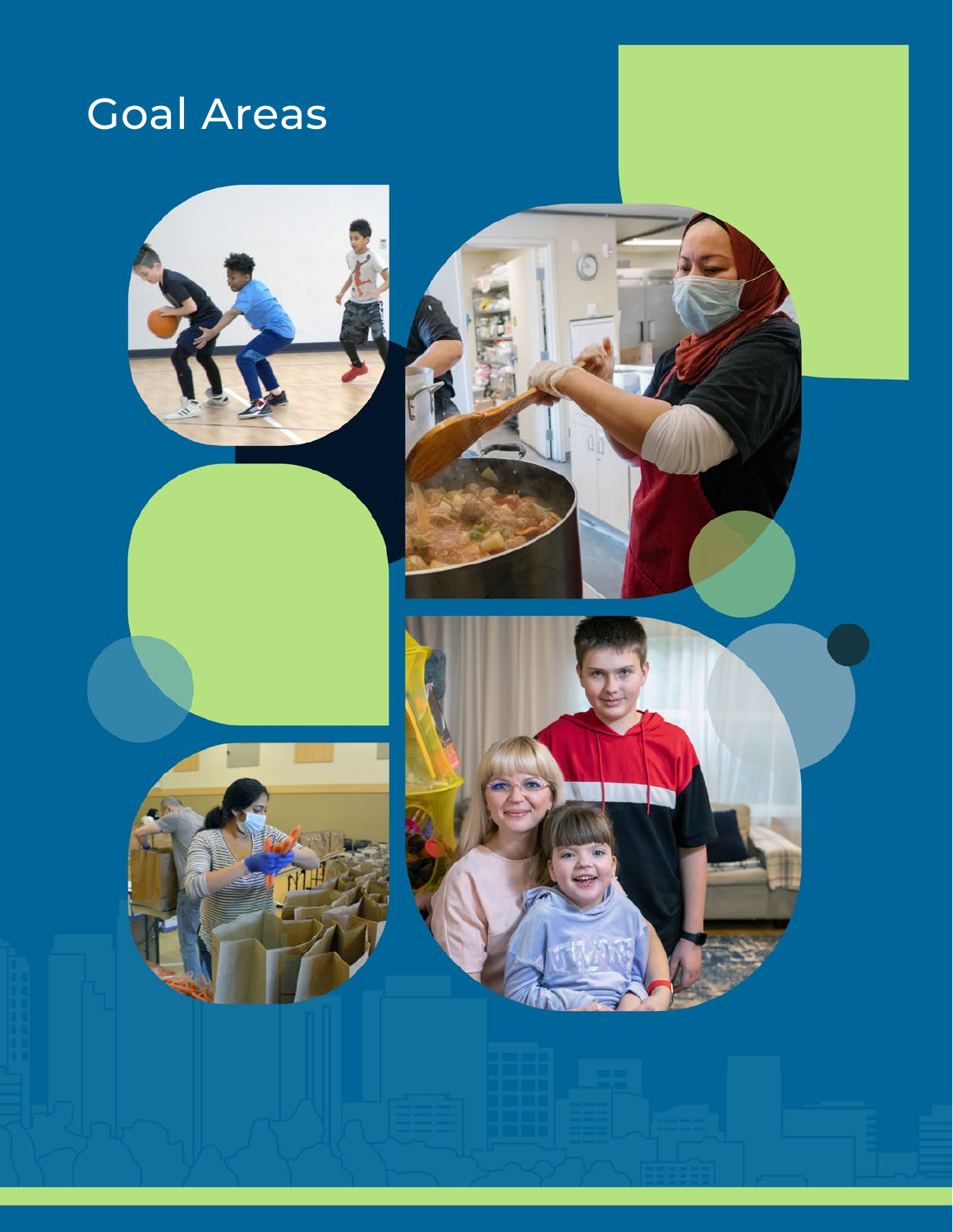## **Food to Eat and Roof Overhead**

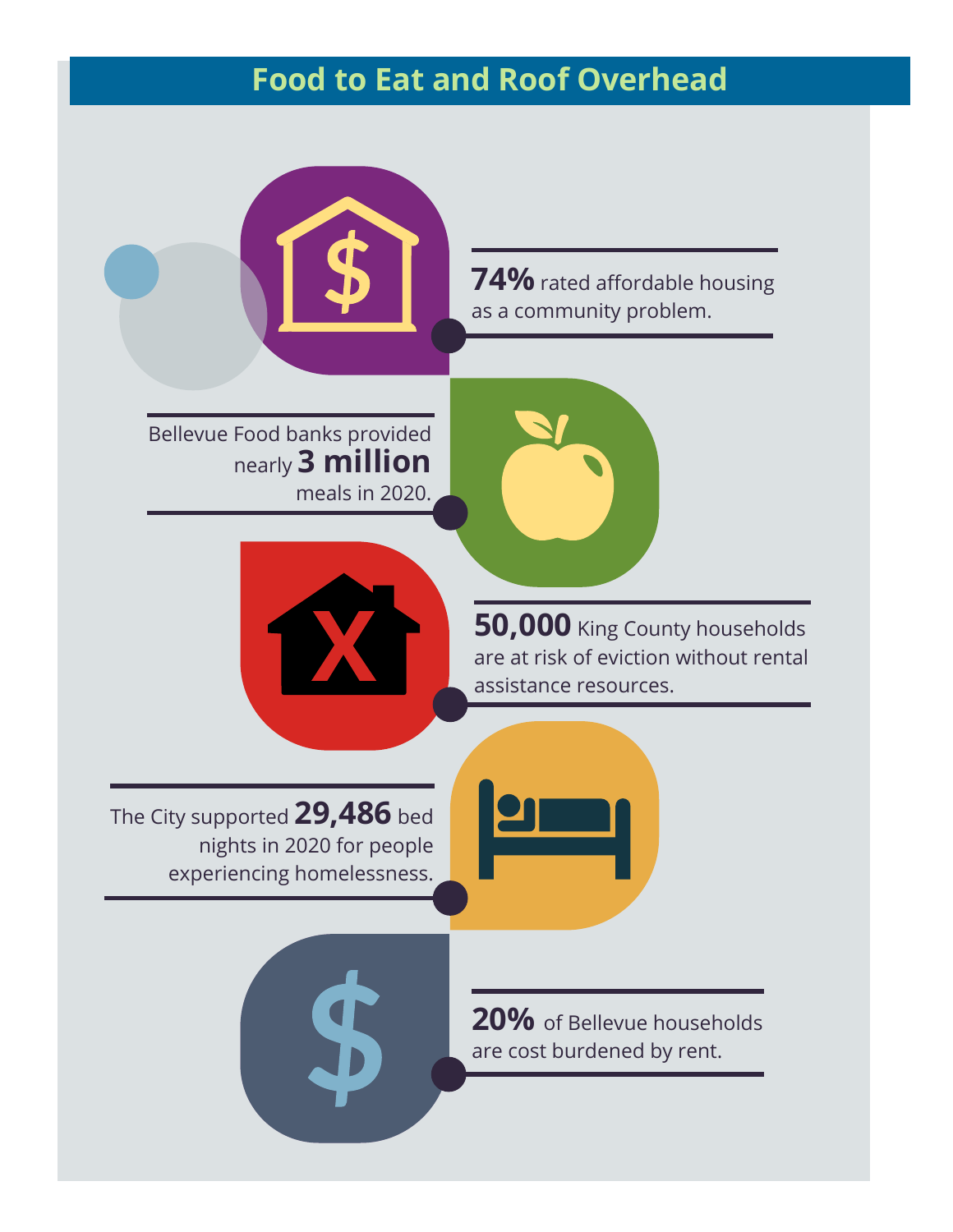# <span id="page-2-0"></span>Goal #1

# Food to Eat and Roof Overhead

This chapter includes data about:

- Food security and hunger
- Emergency financial assistance
- Affordable housing
- Homelessness

This chapter discusses these topics as they pertain to the broader community. For more information about how this goal area relates to specific populations (Older Adults, Refugees and Immigrants, People with Disabilities, School-Aged Children and Youth, and Veterans) within our community, please see their respective chapters.

In addition, we recognize that disparate outcomes based on race exist regarding prevalence of and responses to the issues covered in this chapter. As part of the City's ongoing efforts to continue growing as a culturally competent and racially equitable organization and city, we have, when possible, highlighted racial disparities throughout this report, denoted by the phrase **"Racial (In)Equity Data Point."**

While gender is a spectrum that includes transgender people and those who identify as neither male nor female, the sources referenced in this chapter reported data by male and female and did not report data encompassing the entire gender spectrum.

# Key Findings

- The high cost of living is repeatedly identified by Bellevue residents and community conversations as a top issue. This is true across many socioeconomic segments of the population.
- The lack of affordable housing continues to be reported by residents as the top community problem, and this is a substantial problem for moderate-income and lowincome households, many of whom are cost burdened.
- Homelessness has been a top community problem since 2015, rising from 30% of respondents naming it as a major or moderate concern in that year to 46% of respondents in 2021.
- The community rated hunger as a major or moderate problem, which has remained statistically flat since 2011.

# Food Security and Hunger

Food insecurity is the limited or uncertain availability of nutritionally adequate and safe foods, as well as the limited or uncertain ability to acquire acceptable foods in a socially acceptable way.<sup>[1](#page-11-0)</sup> Food insecurity can have a devastating effect on a person's health and wellbeing; it can result in lower diet quality and less variety, both of which can contribute to being overweight, and unpredictable availability of food can lead to overeating.<sup>2</sup>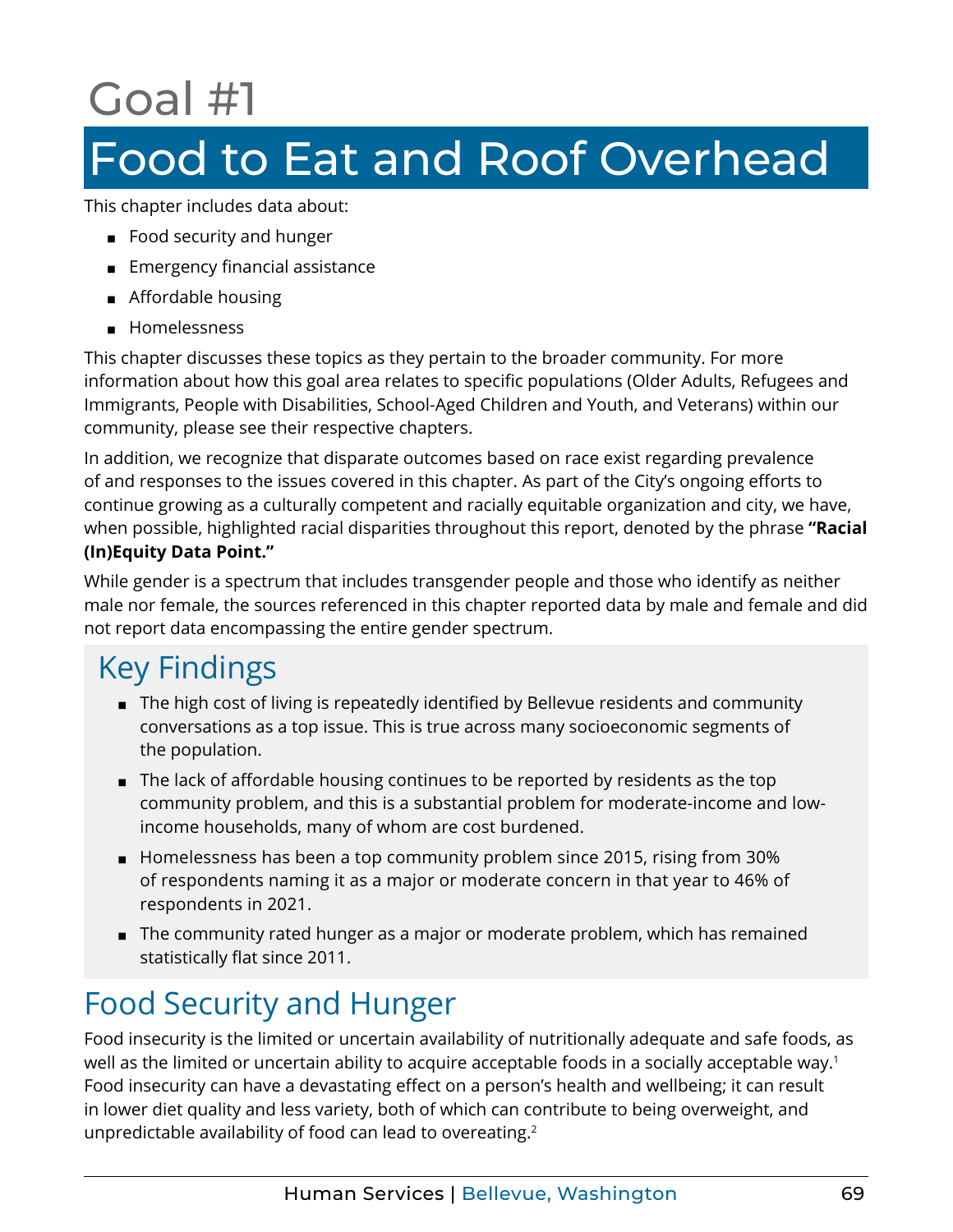### <span id="page-3-0"></span>**Community Voice**

- In the 2021 community phone and online survey, 25% of respondents rated hunger as a major or moderate problem in Bellevue.<sup>[3](#page-11-0)</sup>
- $\blacksquare$  In the consumer survey, 7% (n=8) of respondents said they could only rarely or never have enough income to pay for food. Among those making less than \$50,000, 18% (n=7) said the same.

### **Prevalence**

- According to the U.S. Department of Agriculture, 13.4% of households in Washington State were food insecure prior to the COVID-19 pandemic[.4](#page-11-0)
- A more recent study focusing specifically on COVID-19's impacts found that 30% of Washington households were experiencing food insecurity. Of those households, more than half ([5](#page-11-0)9%) had children.<sup>5</sup> **Racial (In)Equity Data Point:** In this study, respondents of color were more than 1.5 times as likely to be food insecure as white respondents.<sup>[6](#page-11-0)</sup>
- Crisis Connections 211 is a one-stop approach for information about health and human services that streamlines access to social service agencies and resources in King County. Food-related calls accounted for 19% of all Bellevue calls to Crisis Connections 211[.7](#page-11-0)
- For information about children and food security and hunger, please see the section School-Aged Children & Youth.

### **Service Trends**

■ Basic Food includes the federal Supplemental Nutrition Assistance Program (SNAP), previously known as "food stamps," and the state-funded Food Assistance Program

(FAP). FAP is for immigrants who meet all the eligibility requirements for SNAP except citizenship or alien status.<sup>[8](#page-11-0)</sup>

■ The Washington State Food Security Survey (WAFOOD) found that use of any food assistance (SNAP, WIC, school meals, food banks, etc.) rose from 29% statewide before COVID-19 to 42% in January 2021. WAFOOD also found that of all forms of food assistance,

"We have seen an increase in food insecurity across all populations from older adults to young children. We've also seen a need for diapers and formula. There was a demand for food delivery during COVID. Bellevue Fire CARES has been delivering to Bellevue households both involved in services through Bellevue Fire CARES and referrals from the foodbank, but it is not sustainable."

> ~Participant, Bellevue Fire CARES Community Conversation

food banks have seen the largest increase in demand statewide; 13% of survey respondents statewide reported using food banks pre-COVID-19 compared to 20% in January 2021[.9](#page-11-0)

■ According to King County's COVID-19 data dashboard, 3,755 households across Bellevue (zip codes 98004, 98005, 98006, 98007, 98008) received Basic Food assistance in June 2021, approximately 6 percent of all households. Households within the 98007 zip code accounted for more than a third (1,361) of Bellevue households on Basic Food.[10](#page-11-0) **Racial (In)Equity Data Point:** Zip code 98007 is also the most racially diverse Bellevue zip code, as more than half (52.1%) of all residents identify as Black, Asian, American Indian/Alaska Native and/or Hispanic/Latino.<sup>[11](#page-11-0)</sup>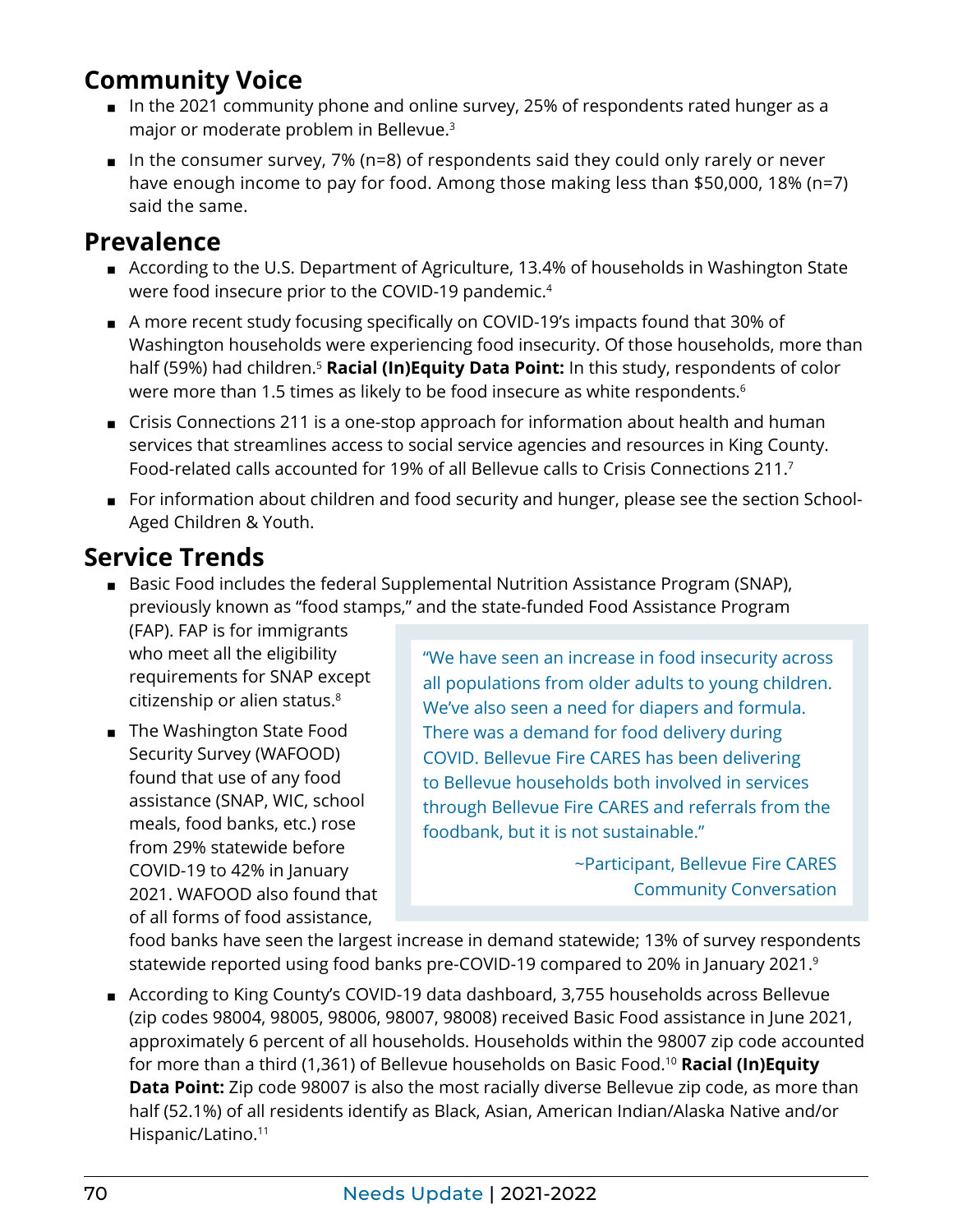- <span id="page-4-0"></span>■ Hopelink's food assistance programs provide emergency and supplemental food to help end food insecurity. In all of 2020, Hopelink provided a total of 2,931,180 meals[.12](#page-11-0) Between just March 2020 (the onset of the COVID-19 pandemic) and January 2021, Hopelink provided nearly 2.2 million meals to 15,346 clients.<sup>13</sup> In comparison, Hopelink provided 2,359,458 meals in all of 2019.[14](#page-11-0)
- In 2020, Renewal Food Bank provided more than 25,000 bags of groceries to Bellevue residents[.15](#page-11-0) In contrast, the organization provided nearly 40,000 bags in 2019. The agency attributes the drop to service interruptions due to COVID-19[.16](#page-11-0)

# Emergency Financial Assistance

Emergency Financial Assistance programs help keep families from falling through the cracks into perpetual homelessness. Assistance can include things like utility supports, which keep the home habitable, or eviction prevention assistance, which protects a family's rental history, keeps them from incurring the costs of eviction and, most importantly, ensures the stability of knowing they have a place to live.

### **Community Voice**

- Twenty-six percent (n=5) of providers report clients need emergency financial assistance but cannot find it in the community.
- In the 2021 community phone and online survey, 6% of household respondents reported struggling to pay utility bills.<sup>[17](#page-11-0)</sup>

### **Prevalence**

- Washington State enacted an eviction moratorium "bridge" between June 30, 2021 (when the eviction moratorium expired) and October 31, 2021, at which point federal, state, and local housing stability programs should be operational.<sup>[18](#page-11-0)</sup> Even still, most experts still predict a "tsunami" of evictions.
- In an average year, there are 17,000 evictions filed in the state. According to the King County Bar Association's Housing Justice Project, even a few thousand additional evictions could overwhelm the court system.
- The Northwest Justice Project estimates that, as of January 2021, roughly 60,000 to 140,000 people in Washington State were in danger of eviction or mortgage default.[19](#page-11-0) According to the U.S. Census Bureau's Household Pulse Survey, 27% of all respondents in Washington (n=148,687) report it is very likely (n=10,462) or somewhat likely (n=29,176) they will have to leave their home due to eviction.[20](#page-11-0)
- These same data suggest that across the Seattle-Tacoma-Bellevue Metro Area, an estimated 89,144 households are currently behind on rent. **Racial (In)Equity Data Point:** When compared with their overall population percentage, Black and Hispanic respondents disproportionately reported likelihood of eviction.
- King County estimates that nearly 50,000 households are at risk of eviction without rental assistance resources. In 2020, more than 25,000 households expressed a need for rental assistance from the King County Eviction Prevention and Rental Assistance Program (EPRAP). Bellevue residents represented only 4% (n=401) of all applicant households eligible for the individual tenant lottery, and only 3% ( $n=169$ ) of those selected.<sup>[21](#page-12-0)</sup>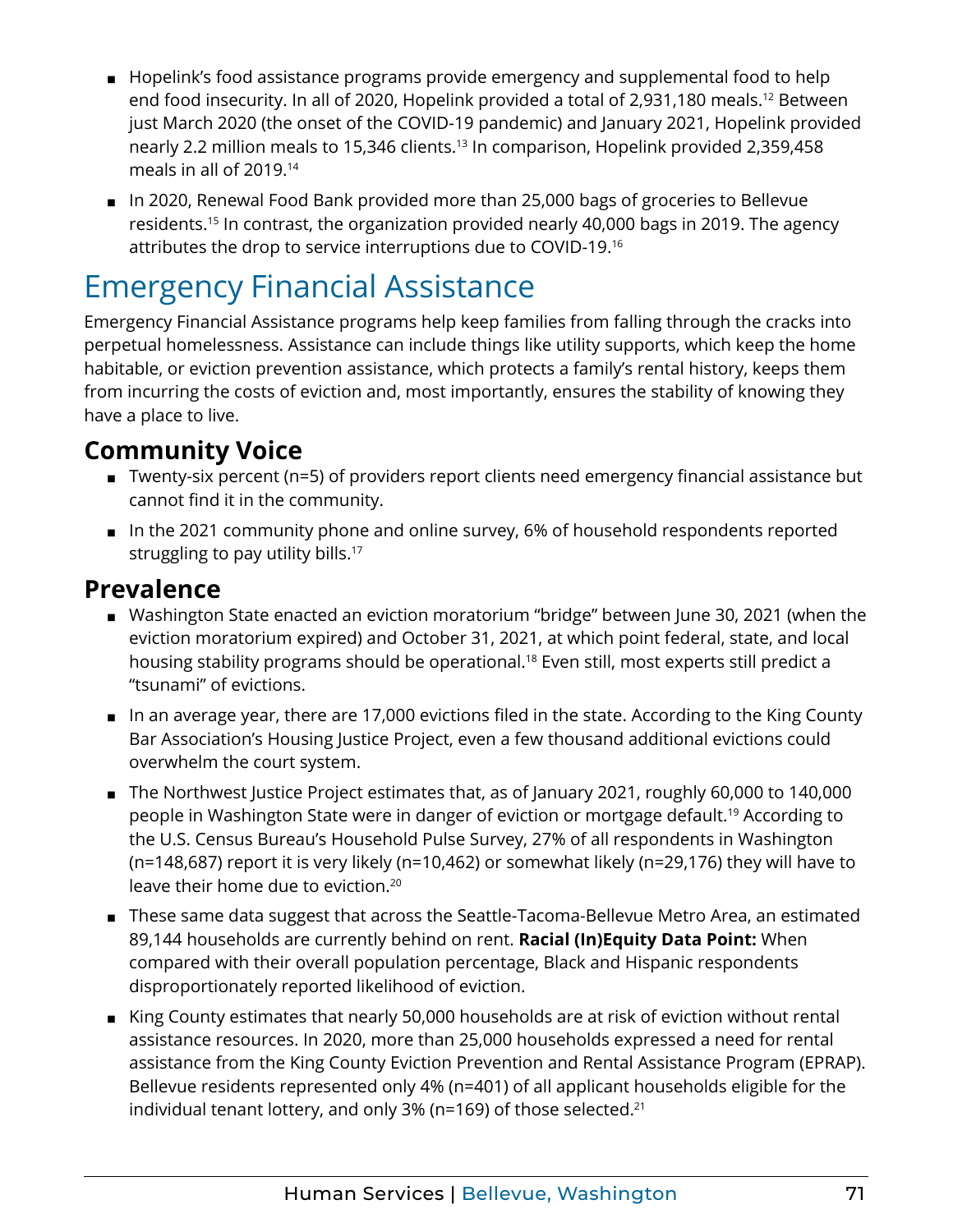#### **Race/Ethnicity of Seattle Metro Area Population VS Reported Likelihood of Eviction**

<span id="page-5-0"></span>

Figure 1 | U.S. Census Bureau's Household Pulse Survey: Week 34, July 21-August 2

### **Service Trends**

- In 2020, Hopelink helped 3,098 clients through emergency financial assistance and \$1,469,746 was distributed to mitigate crisis and prevent eviction.<sup>[22](#page-12-0)</sup>
- Using funds from the federal Low-Income Home Energy Assistance Program (LIHEAP) and the Puget Sound Energy (PSE) Home Energy Lifeline Program (HELP), Hopelink helped 9,284 clients and distributed \$3,762,560 in energy assistance in 2020, an increase of nearly 30% over the previous year. $23$
- In 2020, Solid Ground's King County Housing Stability Project served 49 Bellevue households in need of move-in or eviction prevention assistance.<sup>[24](#page-12-0)</sup>
- In 2020, the City's Utility Discount Program provided utility discounts and rebates for 1,016 low-income seniors and disabled residents who receive water, sewer and drainage services from the City of Bellevue. That same year, the Utility Tax Rebate Program provided refunds of utility taxes to 1,042 low-income residents. These numbers represent respective increases of 4% and 5% over 2019 service numbers.<sup>[25](#page-12-0)</sup>

# Affordable Housing

Housing is defined as affordable if its occupants pay no more than 30% of their income for rent and utilities or for mortgage, taxes, and insurance. According to the U.S. Department of Housing & Urban Development (HUD), households paying more than 30% of their income for housing are considered cost burdened. Households paying more than 50% of their income for housing are considered severely cost burdened and may have trouble affording basic necessities such as food, clothing, transportation, and medical care.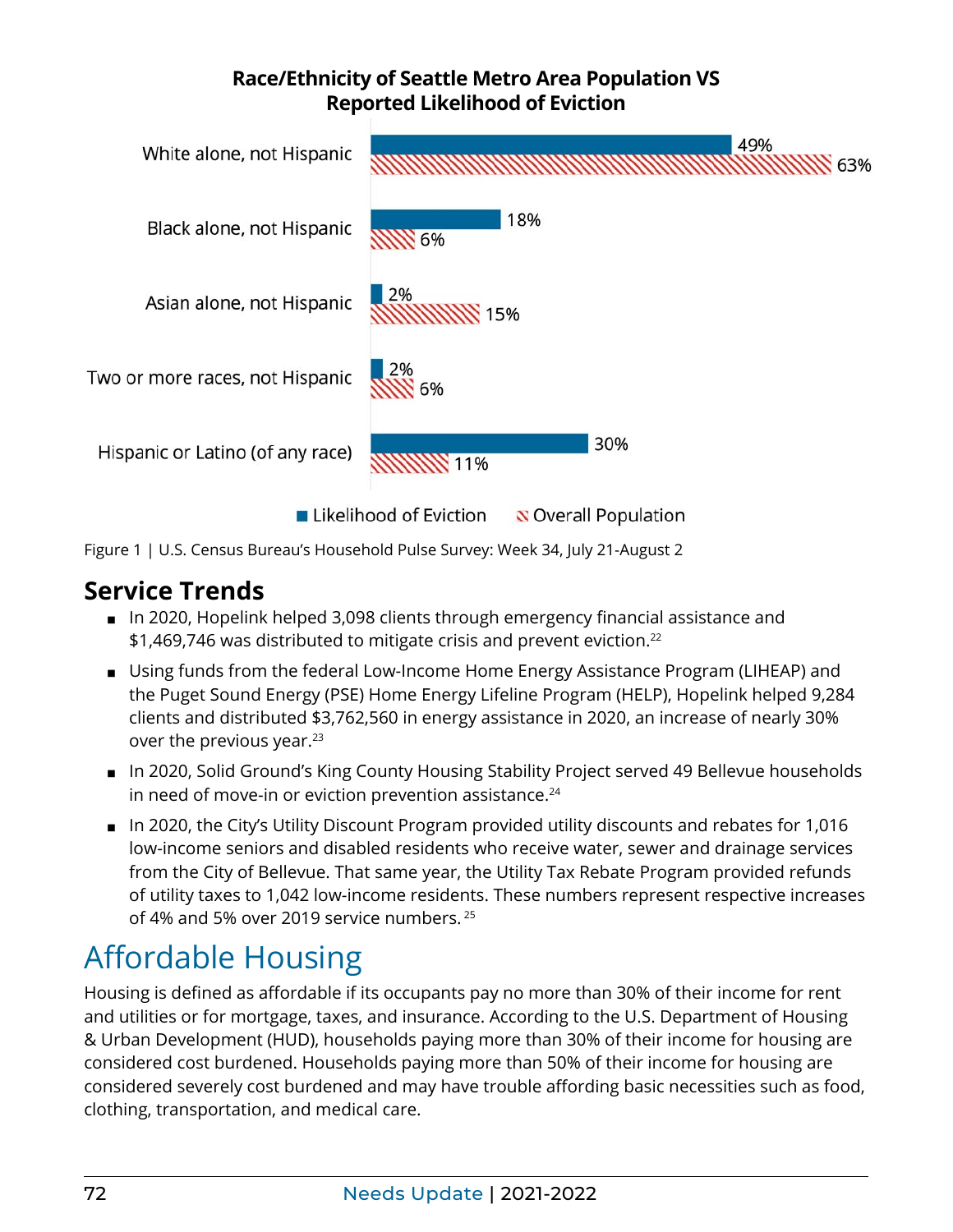## <span id="page-6-0"></span>**Community Voice**

- This was the twelfth consecutive phone/online survey in which lack of affordable housing received the greatest percentage of major and combined major/moderate ratings, at 74%.<sup>26</sup> The percentage of respondents rating homelessness as a major or moderate problem changed from 35% in 2017 to 42% in 2019, a statistically significant increase.<sup>[27](#page-12-0)</sup>
- Concerns about the cost of living in Bellevue were the most prominent theme across all Community Conversations, with many expressing that people cannot reasonably afford to live here anymore.
- Regarding Bellevue residents' ratings of major or moderate problems in their households, 8% of respondents reported not having enough money to pay for housing and 13% reported living in housing with unaffordable major repairs.<sup>[28](#page-12-0)</sup>
- In the consumer survey, 29% (n=32) of respondents said they could only rarely or never find affordable housing. Among those making less than \$50,000, 54% (n=17) said the same.

### **Prevalence**

■ As Figure 2 shows, between 2013 and 2017 (the most recent data available) almost one-third (30%) of Bellevue households were cost burdened, meaning they spent more than 30% of their income on housing. This included 13% of households that spend more than 50% of their income on housing (severely cost burdened). For households whose income is below half of the area median income, 40% are severely cost burdened. Renters are more likely to suffer some sort of cost burden than owners.<sup>[29](#page-12-0)</sup>



#### **Bellevue Resident's Cost Burden by Income**

Figure 2 | Source: U.S. Department of Housing and Urban Development/Comprehensive Housing Affordability Strategy<sup>[30](#page-12-0)</sup>

- In Bellevue, the fair market rent estimate for a one-bedroom rental property in ZIP code 98004 decreased from \$2,610 in fiscal year 2020 to \$2,400 in fiscal year 2021. Across all Bellevue zip codes, the average drop was 8%, and zip code 98007 had the largest drop at 10%.[31](#page-12-0)
- While rents have marginally fallen over the past year, home prices have seen astronomical increases. The median single-family home in King County last month sold for \$869,975,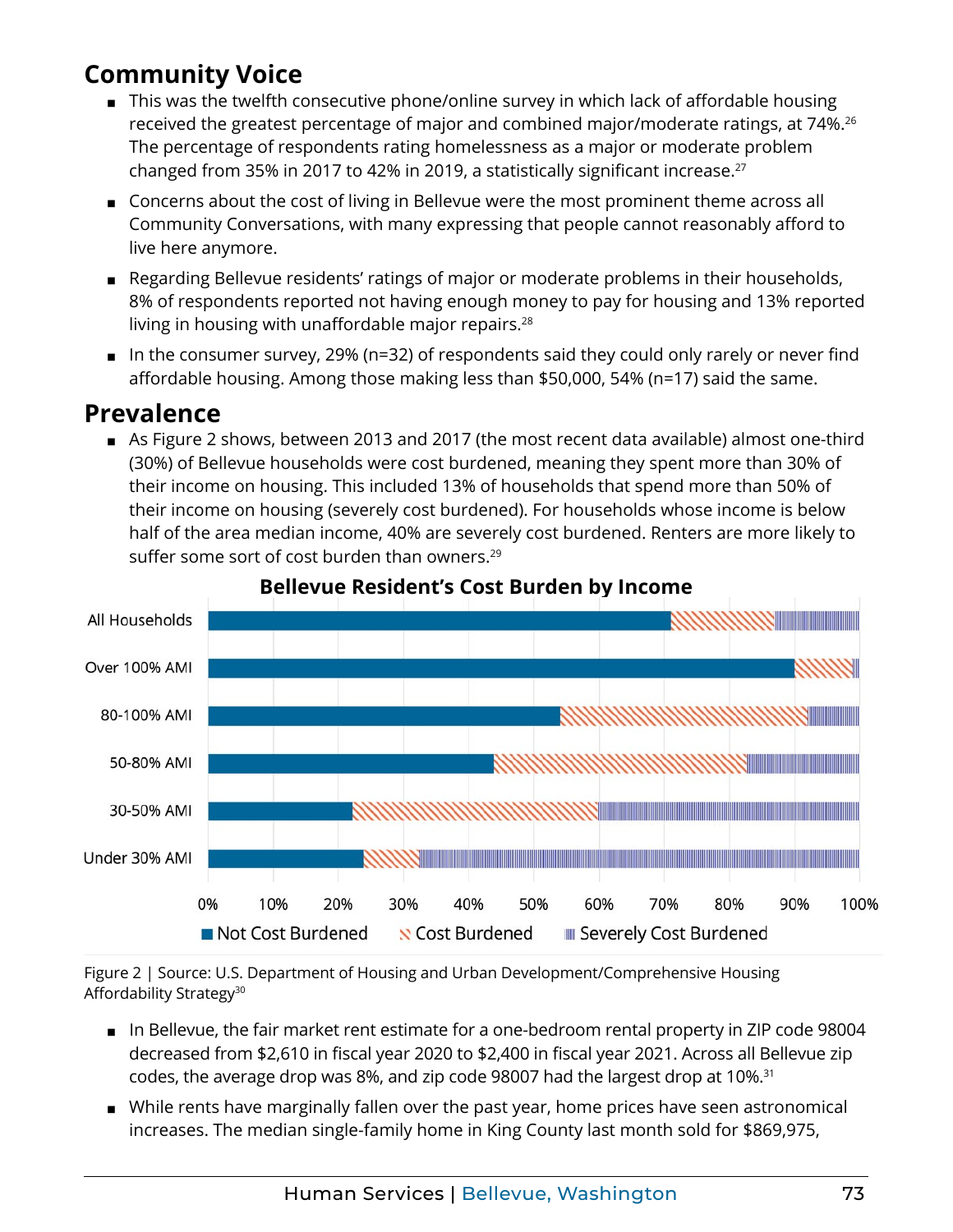<span id="page-7-0"></span>a 29.5% increase from the same time last year. On the Eastside, the median home price increased 37.4% - from \$945,250 to \$1,298,475 – between May 2020 and May 2021[.32](#page-12-0)

- Section 8 vouchers help people with low incomes rent homes on the private market. With a voucher, people pay at least 28%, but not more than 40% (in the first year), of their household income for rent and utilities. King County Housing Authority (KCHA) pays the difference between their portion of the rent and the amount their landlord charges. Tenantbased vouchers are portable and a program participant can take the voucher to any rental property to try and use it, assuming the tenant can afford their portion of the rent. Projectbased Housing Choice Vouchers are used in KCHA units and nonprofit-owned housing sites. *KCHA's Section 8 program is not accepting applications, and they last held a lottery for vouchers in March 2020.*[33](#page-12-0)
- KCHA administers approximately 400 units of subsidized housing in Bellevue.<sup>[34](#page-12-0)</sup>
- Crisis Connections 211 is a one-stop approach for information about health and human services that streamlines access to social service agencies and resources in King County. The top needs in 2020 were rental assistance (637), emergency shelter/motel vouchers with (363), and move-in assistance (78). Calls for rent assistance in 2020 represented 29% of the calls from Bellevue. All housing-related calls including rental assistance accounted for 71% of Bellevue calls[.35](#page-12-0)

### **Service Trends**

- Bellevue recently approved funding through the 2019-20 ARCH Housing Trust Fund rounds for several projects, including:
	- ◻ Together Center Redevelopment in Redmond (280 units)
	- ◻ Community Homes Shared Living and Adult Family Home in Newcastle and Bothell (8 beds)
	- ◻ Samma Senior Apartments in Bothell (87 units)
	- ◻ Horizon at Totem Lake in Kirkland (300 units)
	- ◻ Eastgate Supportive Housing in Bellevue (95 units)
- In 2021, Bellevue also approved supplemental funding for the Eastside Men's Shelter project, and funding for a King County Housing Authority acquisition of the Illahee Apartments, which will be converted to public housing over time. Another 360 affordable units got under construction in Bellevue in 2021. ARCH funds were previously approved for this project, but funds were returned after the project was able to secure a larger award from King County.
- In addition to affordable housing and shelter investments, covenants were executed for a total of 51 affordable units created through land use and incentive programs in 2019-20.<sup>[36](#page-12-0)</sup>
- The largest production of affordable units through regulatory incentives occurred in 1992 when Bellevue had a mandatory inclusionary zoning program, however some of these have lost affordability over time because of changes in the affordability covenants that the City directed at that time. The City and ARCH expects production of units affordable at 80% AMI to increase in the coming years now that the City has made changes to its Multifamily Tax Exemption program.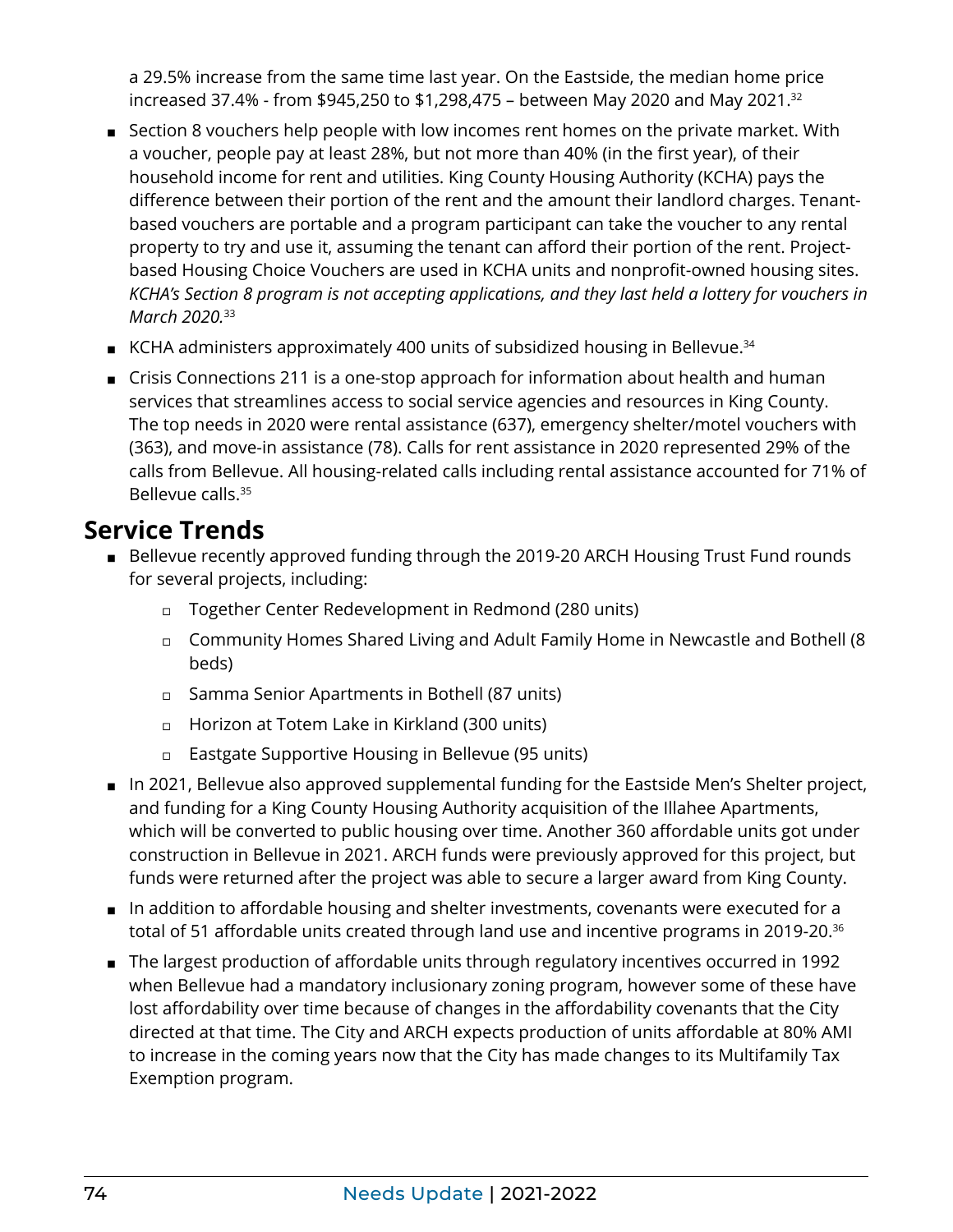<span id="page-8-0"></span>

| <b>Target</b><br><b>Population</b> | <b>Direct</b><br><b>Assistance</b><br>- Total | <b>Direct</b><br><b>Assistance New</b><br><b>Construction</b> | <b>Direct</b><br><b>Assistance-</b><br><b>Preservation</b> | <b>Regulatory</b><br><b>Incentives</b> | Total<br><b>Affordable</b><br><b>Units/Beds</b> |
|------------------------------------|-----------------------------------------------|---------------------------------------------------------------|------------------------------------------------------------|----------------------------------------|-------------------------------------------------|
| 0-50 AMI                           | 1,161 units                                   | 547 units                                                     | 614 units                                                  |                                        | 1,161 units                                     |
| $51 - 80$ AMI                      | 455 units                                     | 129 units                                                     | 326 units                                                  | 299 units                              | 754 units                                       |
| 81-100 AMI                         |                                               |                                                               |                                                            | 8 units                                | 8 units                                         |
| 101-120 AMI                        |                                               |                                                               |                                                            | 22 units                               | 22 units                                        |
| <b>Total Units</b>                 | 1,616 units                                   | 676 units                                                     | 940 units                                                  | 429 units                              | 1,945 units                                     |

#### **Affordable Housing Units Created in Bellevue, 1996-2018**

Figure 3 | Source: A Regional Coalition for Housing<sup>37</sup>

- In addition to City and ARCH programs, King County Housing Authority has recently acquired six properties with roughly 1,100 units that they will preserve as workforce housing, with rents at approximately 80% AMI.
- As of September 2021, KCHA had approximately 946 households utilizing tenant-based vouchers to pay a portion of their rent. 41% of these households have at least one elderly member. Of the remaining households, 28% have a member with a disability and the remainder are families, the majority of them with children. In total, these

"We need to start to the conversation by discussing how Section 8 should be an entitlement program. In our safe parking program, our current clients are stuck living in their cars. They are not able to get into affordable housing programs due to the long waiting lists and limited options, so Section 8 is needed for them to move into affordable housing."

> ~Participant, Eastside Homelessness Advisory Committee

households include 554 children. The annual rental subsidy associated with these vouchers is over \$16.4 million and supports very low-income households – the average income of tenant-based households in Bellevue was \$17,112 in 2020.[38](#page-12-0)

## Homelessness

Broadly speaking, homelessness is the situation of an individual, family, or community that lacks stable, safe, permanent, appropriate housing, or the immediate means and ability of acquiring it. Housing is crucial to helping people improve their health and well-being, find and keep jobs, and moving from poverty to self-sufficiency.[39](#page-12-0)

### **Community Voice**

Forty-six percent of respondents identify homelessness as a major or moderate problem in the community.[40](#page-12-0)

### **Prevalence**

■ Since 1980, Seattle and King County has held a point in time count in January of people experiencing homelessness to provide a snapshot of the problem and track trends over time.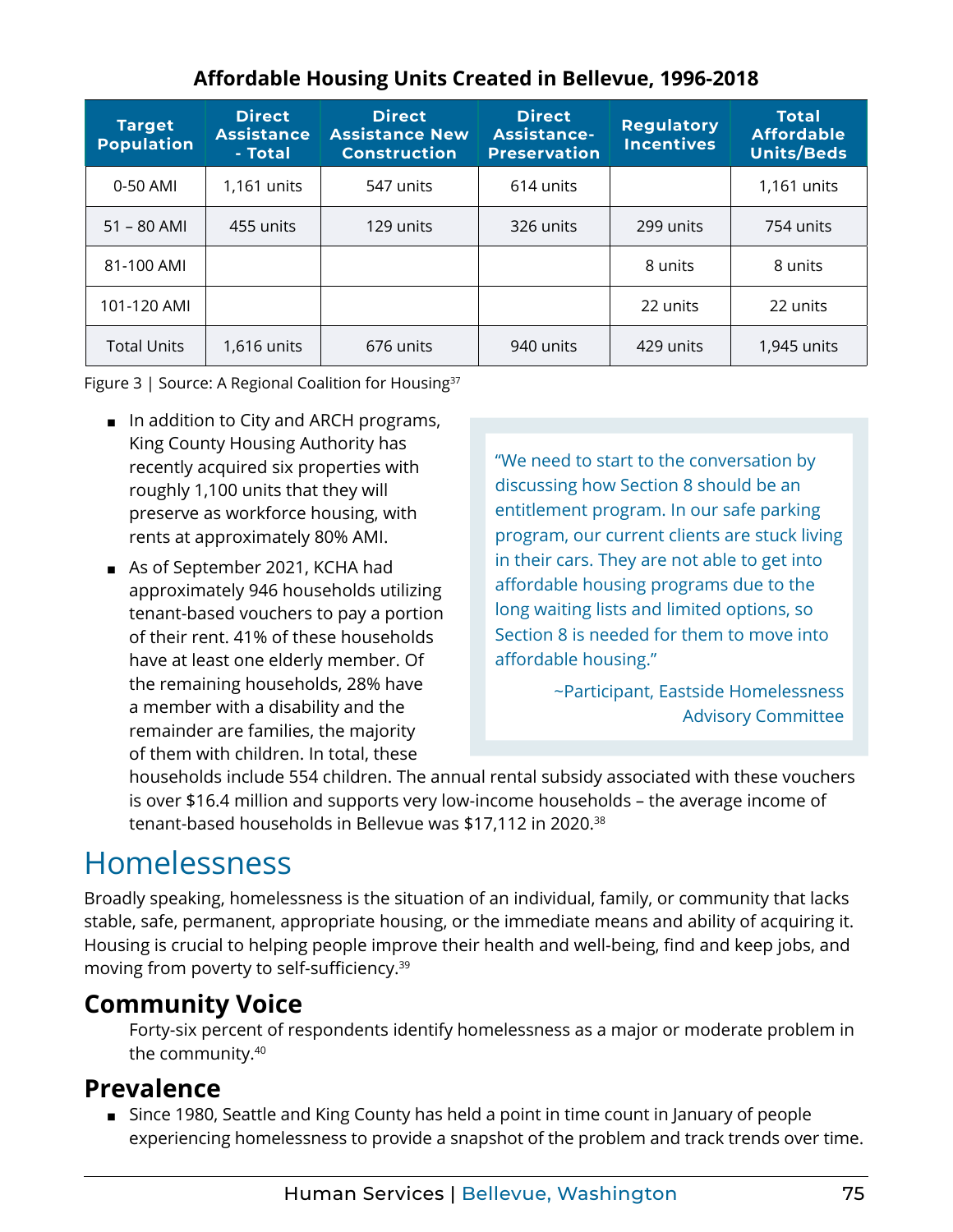- <span id="page-9-0"></span>■ The count conducted in January 2019 found a total of 11,199 individuals in King County. As shown in Figure 1, 47% (5,228) were sleeping unsheltered on the street, in cars or RVs, in tents or in abandoned buildings and 53% (5,971) were sheltered in emergency shelters and transitional housing. There was an 8% decrease in the number of individuals experiencing homelessness in Seattle/King County compared to 2018[.41](#page-12-0)
- **Racial (In)Equity Data Point:** As shown in Figure 4, compared to the overall population of Seattle/King County, homelessness disproportionately impacts people of color.



#### **Individuals Experiencing Homelessness, Total Count Popolation by Race and Ethnicity**

Figure 4 | 2020 Count Us In Comprehensive Report

■ In 2020, Count Us In found 446 unsheltered individuals in urban East King County (including portions of Bellevue, Kirkland and Redmond). This represents a 32% increase from the 2019 count[.42](#page-12-0) According to King County Regional Homelessness Authority CEO Marc Dones, the One Night Count routinely undercounts people experiencing homelessness, indicating that there are likely far more than 446 unsheltered individuals.<sup>43</sup>

### **Individuals Experiencing Unsheltered Homelessness, By Region**

|                  | <b>Unsheltered</b> |              |      |              |      |       |
|------------------|--------------------|--------------|------|--------------|------|-------|
|                  | 2018               |              | 2019 |              | 2020 |       |
| <b>REGION</b>    | %                  | $\mathsf{n}$ | %    | $\mathsf{n}$ | %    | n     |
| East County      | 6%                 | 393          | 6%   | 337          | 8%   | 446   |
| North County     | 4%                 | 251          | 2%   | 85           | 1%   | 56    |
| Northeast County | 2%                 | 137          | 2%   | 99           | 3%   | 167   |
| Seattle          | 71%                | 4,488        | 68%  | 3,558        | 67%  | 3,738 |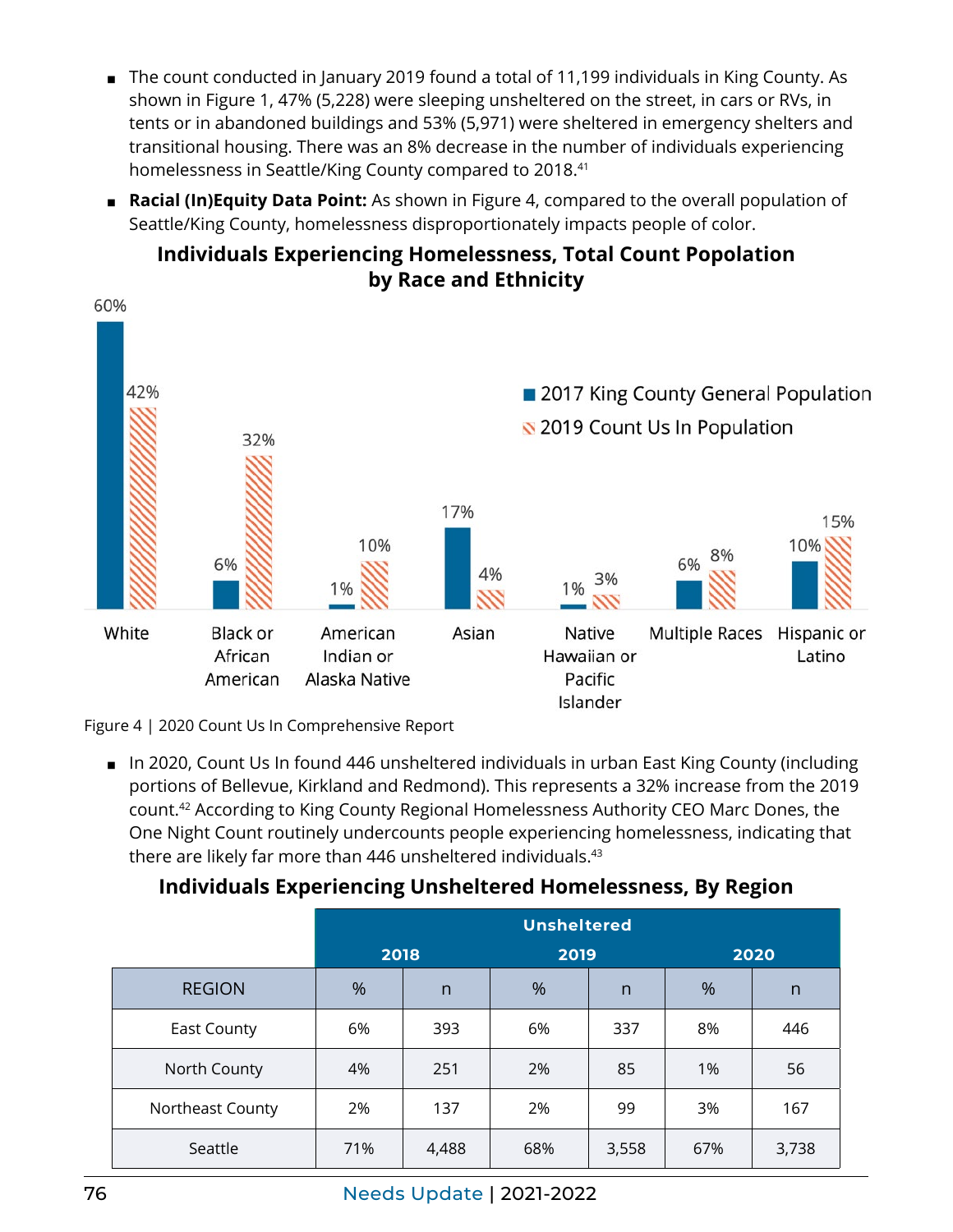<span id="page-10-0"></span>

|                  | <b>Unsheltered</b> |       |      |       |       |       |
|------------------|--------------------|-------|------|-------|-------|-------|
|                  | 2018               |       | 2019 |       | 2020  |       |
| <b>REGION</b>    | %                  | n     | %    | n     | %     | n     |
| Southwest County | 15%                | 974   | 21%  | 1,084 | $1\%$ | 56    |
| Southeast County | 1%                 | 77    | 1%   | 65    | 20%   | 1,115 |
| <b>TOTAL</b>     | 100%               | 6,320 | 100% | 5,228 | 100%  | 5,578 |

Figure 5 | Source: 2020 Seattle/King County Count Us In Report

■ For the 2020-2021 school year, Bellevue School District reported that 333 students were experiencing homelessness, an 86% increase from the 2011-2012 school year (182 students). Two hundred and sixty youth were doubled up (i.e., some type of shared living arrangement such as staying with friends) due to economic or similar reasons, 41 were living in an emergency/transitional shelter, 12 were unsheltered at some point, 19 used a hotel/motel as a primary form of residence, and 68 were unaccompanied youth living on their own without a legal parent/guardian.[44](#page-12-0)

### **Service Trends**

- Congregations for the Homeless (CFH) operates a no-barriers, year-round emergency overnight shelter as well as a rotating emergency shelter. In 2020, CFH provided 18,159 bed nights with City of Bellevue funds, serving as many as 215 individuals from Bellevue.<sup>45</sup>
- The Sophia Way operates a no-barriers, year-round emergency overnight shelter that rotates between different congregations as well as a six-month intensive shelter program. In 2020, the agency provided 2,852 bed nights with City of Bellevue funds, serving as many as 30 individuals from Bellevue.<sup>46</sup> In August of 2020, The Sophia Way opened an additional site in Kirkland called Helen's Place.<sup>[47](#page-12-0)</sup>
- Catholic Community Services (CCS) operates a no-barriers, year-round emergency overnight shelter that rotates between different congregations as well as an extended shelter. In 2020, CCS provided 2,932 bed nights with City of Bellevue funds, serving as many as 82 individuals from Bellevue.<sup>48</sup>
- LifeWire operates a confidential shelter for individuals and families experiencing domestic violence. In 2020, they provided 3,920 bed nights with City of Bellevue funds, serving as many as 73 individuals from Bellevue[.49](#page-13-0)
- Friends of Youth operates shelters for youth ranging in age from 11 to 24. In 2020, the agency provided 1,623 bed nights with City of Bellevue funds, serving as many as 16 individuals from Bellevue.<sup>50</sup>
- In Fall 2019, Bellevue added a Homelessness Outreach Coordinator position as part of Bellevue's strategic effort to help the city advance a proactive and comprehensive response to the challenging issue of homelessness. In addition to providing direct assistance to those experiencing homelessness, this staff person coordinates efforts across city departments, external partners, and regional service providers. This staff person also responds to related community issues and develops performance metrics for Bellevue's work to reduce homelessness[.51](#page-13-0)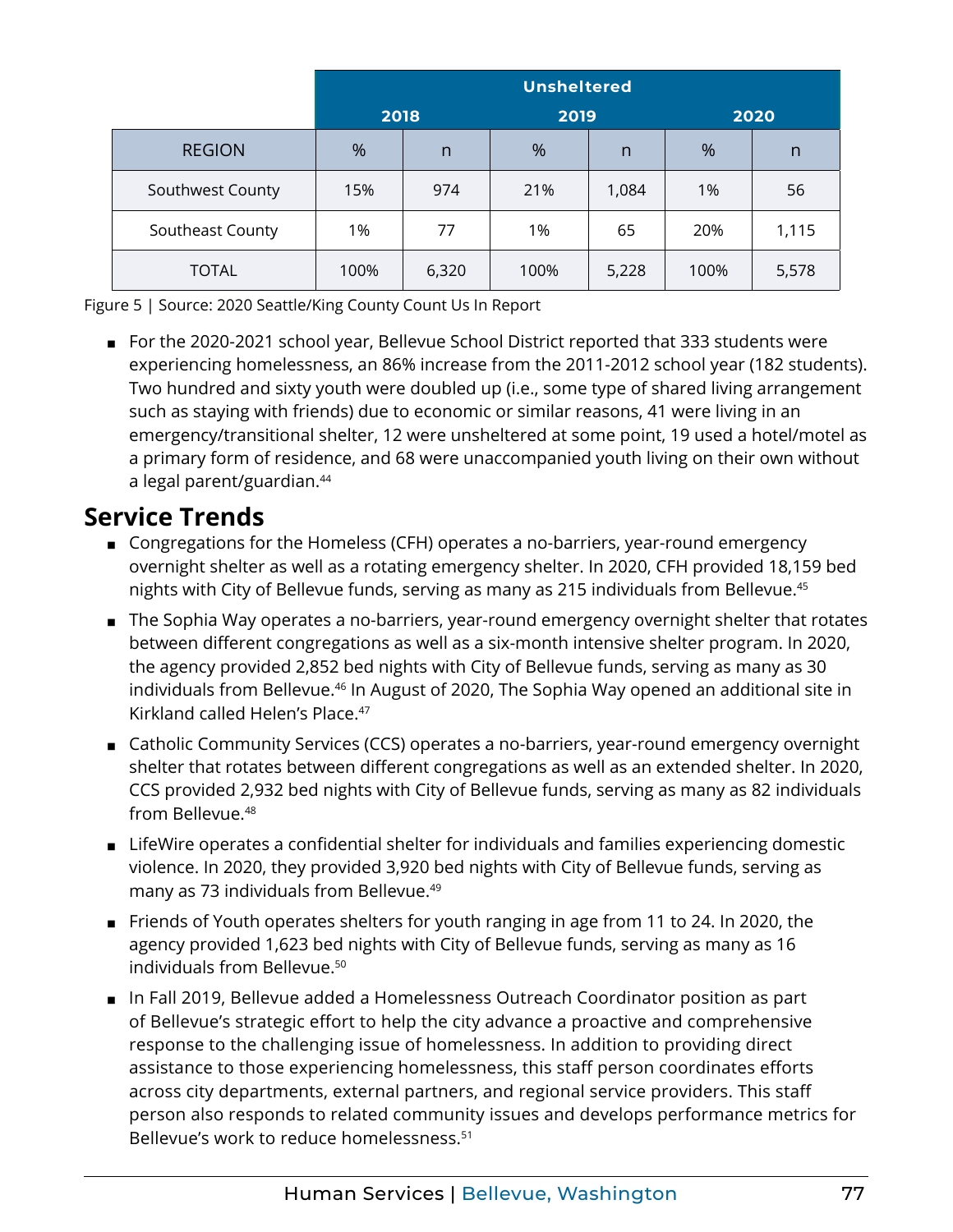### <span id="page-11-0"></span>**Endnotes**

- [1](#page-2-0) Washington State Department of Health. Food Insecurity and Hunger. (2016). DOH Pub. No. 160-015-March 2016. Retrieved August 29, 2019 from **[http://www.doh.wa.gov/Portals/1/Documents/](http://www.doh.wa.gov/Portals/1/Documents/Pubs/160-015-MCHDataRptFoodInsecHunger.pdf) [Pubs/160-015-MCHDataRptFoodInsecHunger.pdf](http://www.doh.wa.gov/Portals/1/Documents/Pubs/160-015-MCHDataRptFoodInsecHunger.pdf)**
- [2](#page-2-0) Child Trends Data Bank. (2016). Food Insecurity. Indicators on Children and Youth. Retrieved August 29, 2019 from **<https://www.childtrends.org/indicators/food-insecurity/>**
- [3](#page-3-0) Comengageus.Us. (2021).
- [4](#page-3-0) Coleman-Jensen, A., Rabbit, M. P., Gregory, C. A., & Singh, A. (2020). Household food security in the United States in 2021. [PDF file]. Retrieved August 11, 2021 from United States Department of Agriculture: **<https://www.ers.usda.gov/webdocs/publications/99282/err-275.pdf?v=6835.8>**
- [5](#page-3-0) Washington State Food Security Survey. (2020). Economic Security and Food Access in Washington State During the COVID-19 Pandemic June to July 2020, Research Brief 1. Retrieved August 11, 2021 from **[https://nutr.uw.edu/wp-content/uploads/2020/11](https://nutr.uw.edu/wp-content/uploads/2020/11/WAFOOD_intro_brief_20201117.pdf)/WAFOOD\_intro\_brief\_20201117.pdf**
- [6](#page-3-0) Washington State Food Security Survey. (2020).
- [7](#page-3-0) M. Hager (Crisis Connections 211), personal communication, October 13, 2021
- [8](#page-3-0) Washington State Department of Social and Health Services. (2016). Basic Food 2016. ESA Briefing Book. Retrieved August 2019 from **[https://www.dshs.wa.gov/sites/](https://www.dshs.wa.gov/sites/default/files/ESA/briefing-manual/2016Basic_Food_Assistance.pdf)default/files/ESA/briefing[manual/2016Basic\\_Food\\_Assistance.pdf](https://www.dshs.wa.gov/sites/default/files/ESA/briefing-manual/2016Basic_Food_Assistance.pdf)**
- [9](#page-3-0) Washington State Food Security Survey, Survey 2. Food insecurity and food assistance during COVID-19: Follow-up survey of Washington State households. Retrieved from **https://nutr.uw.edu/wp-content/[uploads/2021/05/WAFOOD\\_brief8.pdf](https://nutr.uw.edu/wp-content/uploads/2021/05/WAFOOD_brief8.pdf)**
- [10](#page-3-0) Public Health Seattle & King County. (n.d.) Economic, social, and overall health impacts: Food insecurity. Retrieved October 14, 2021 from **[https://kingcounty.gov/depts/](https://kingcounty.gov/depts/health/covid-19/data/impacts/food.aspx)health/covid-19/data/ [impacts/food.aspx](https://kingcounty.gov/depts/health/covid-19/data/impacts/food.aspx)**
- [11](#page-3-0) U.S. Census Bureau. (n.d.). ACS demographic and housing estimates (DP05): 2015-2019 [data file]
- [12](#page-4-0) Hopelink. (2021). Building a Stronger Community Community Impact Report 2020. Retrieved August 18, 2021 from **https[://www.hopelink.org/sites/default/files/ImpactReport-2020-v8-accessible](https://www.hopelink.org/sites/default/files/ImpactReport-2020-v8-accessible.pdf).pdf**
- [13](#page-4-0) The Seattle Times. (January 24, 2021). Feeding Washington: Facing food insecurity head on **<https://www.seattletimes.com/sponsored/feeding-washington-facing-food-insecurity-head-on/>**
- [14](#page-4-0) Hopelink. (n.d.). 2019 impact and annual report. Retrieved October 14, 2021 from **[https://www.hopelink.org/sites/default/files/ImpactReport-2019-v7-digital-min\\_0.pd](https://www.hopelink.org/sites/default/files/ImpactReport-2019-v7-digital-min_0.pd)**
- [15](#page-4-0) City of Bellevue. (2020). Human Services Division Database. [Data file]
- [16](#page-4-0) City of Bellevue. (2019). Human Services Division Database. [Data file]
- [17](#page-4-0) Comengageus.Us. (2021). 2021 City of Bellevue Human Needs Assessment.
- [18](#page-4-0) Washington Governor Jay Inslee (2021). Inslee announces eviction moratorium "bridge." Retrieved August 20, 201 from **[https://www.governor.wa.gov/news-media/inslee-announces-eviction](https://www.governor.wa.gov/news-media/inslee-announces-eviction-moratorium-%E2%80%9Cbridge%E2%80%9D)[moratorium-%E2%80%9Cbridge%E2%80%9D](https://www.governor.wa.gov/news-media/inslee-announces-eviction-moratorium-%E2%80%9Cbridge%E2%80%9D)**
- [19](#page-4-0) Brownstone, S., & Gilbert, D. (2021, January 11). As eviction ban stretches on, so does uncertainty and rent debt. Retrieved from **[https://www.seattletimes.com/seattle-news/homeless/as-eviction-ban](https://www.seattletimes.com/seattle-news/homeless/as-eviction-ban-stretches-on-so-does-uncertainty-and-rent-debt/)[stretches-on-so-does-uncertainty-and-rent-debt/](https://www.seattletimes.com/seattle-news/homeless/as-eviction-ban-stretches-on-so-does-uncertainty-and-rent-debt/)**
- [20](#page-4-0) U.S. Census Bureau. (2021). Week 34 Household Pulse Survey: July 21-August 2. Retrieved August 20, 2021 from **<https://www.census.gov/programs-surveys/household-pulse-survey/data.html>**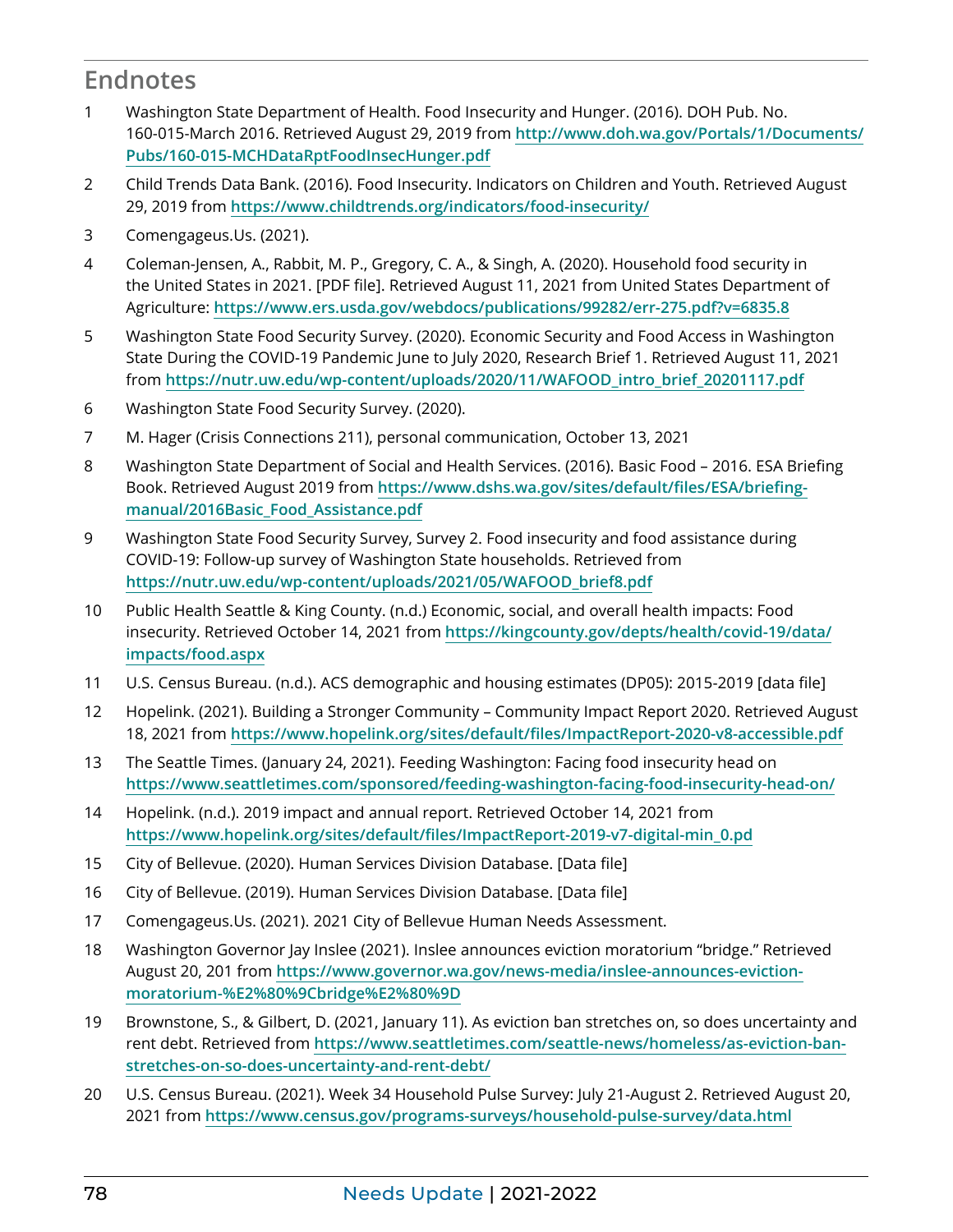- <span id="page-12-0"></span> King County Department of Community and Human Services. (2021). EPRAP Data for 2020. Retrieved August 20, 2021 from **https[://kingcounty.gov/depts/community-human-services/COVID/eviction](https://kingcounty.gov/depts/community-human-services/COVID/eviction-prevention-rent-assistance.aspx)[prevention-rent-assistance.aspx](https://kingcounty.gov/depts/community-human-services/COVID/eviction-prevention-rent-assistance.aspx)**
- Hopelink. (2021).
- Hopelink. (2021).
- City of Bellevue. (2020). Human Services Division Database. [Data file]
- D. Heilman (City of Bellevue Utilities Department), Personal Communication, September 20, 2021.
- Comengage.Us. (2021).
- Comengage.Us. (2021).
- Comengage.Us. (2021).
- U.S. Housing and Urban Development: Office of Policy Development and Research. (2021). Consolidated planning/CHAS data [Data file]. Retrieved August 23, 2021 from **<https://www.huduser.gov/portal/datasets/cp.html>**
- U.S. Housing and Urban Development: Office of Policy Development and Research. (2021).
- Patch.com. (2021, May 11). Rent estimates in Bellevue area. Retrieved from **[http://www.patch.com/](http://www.patch.com/Washington/Bellevue/rent-estimates-bellevue-area) [Washington/Bellevue/rent-estimates-bellevue-area](http://www.patch.com/Washington/Bellevue/rent-estimates-bellevue-area)**
- Groover, H. The Seattle Times. (2021, June 7). Not just Seattle: Homebuyers face stiff competition from Bellevue to Poulsbo. Retrieved from **[http://www.seattletimes.com/business/real-estate/not-just](http://www.seattletimes.com/business/real-estate/not-just-seattle-homebuyers-face-stiff-competition-from-bellevue-to-poulsbo/)[seattle-homebuyers-face-stiff-competition-from-bellevue-to-poulsbo/](http://www.seattletimes.com/business/real-estate/not-just-seattle-homebuyers-face-stiff-competition-from-bellevue-to-poulsbo/)**
- King County Housing Authority. (2021). Section 8 waiting list and lottery. Retrieved August 22, 2021 from https://www.kcha.org/housing/vouchers/list
- King County Housing Authority. (n.d.). Housing options in Bellevue. Retrieved October 6, 2021 from

**https[://www.kcha.org/housing/city.aspx?city=Bellevue](https://www.kcha.org/housing/city.aspx?city=Bellevue)**

- M. Hager (Crisis Connections 211), personal communication, October 13, 2021
- L. Masters (ARCH), personal communication, October 29, 2021
- L. Masters (ARCH), personal communication, October 29, 2021
- T. Shannon (King County Housing Authority), Personal Communication, September 17, 2021.
- Washington Low Income Housing Alliance. (2017). Bringing Washington home: 2016 affordable housing report. Retrieved October 7, 2021, from **[https://www.wliha.org/resources/fact-sheets-and](https://www.wliha.org/resources/fact-sheets-and-publications)[publications](https://www.wliha.org/resources/fact-sheets-and-publications)**
- Comengageus.Us. (2021).
- All Home (2020) Seattle/King County Point in Time Count People Experiencing Homelessness: 2020 Count Us In Comprehensive Report. Retrieved September 25, 2021 from **[https://kcrha.org/wp](https://kcrha.org/wp-content/uploads/2020/07/Count-Us-In-2020-Final_7.29.2020.pdf)[content/uploads/2020/07/Count-Us-In-2020-Final\\_7.29.2020.pdf](https://kcrha.org/wp-content/uploads/2020/07/Count-Us-In-2020-Final_7.29.2020.pdf)**
- All Home (2020).
- City of Bellevue City Council September 27, 2021.
- L. Godinez. Bellevue School District. Personal communication. September 20, 2021.
- City of Bellevue. (2020). Human Services Division Database [Data file]
- City of Bellevue. (2020). Human Services Division Database [Data file]
- City of Bellevue. (2020). Human Services Division Database [Data file]
- City of Bellevue. (2020). Human Services Division Database [Data file]